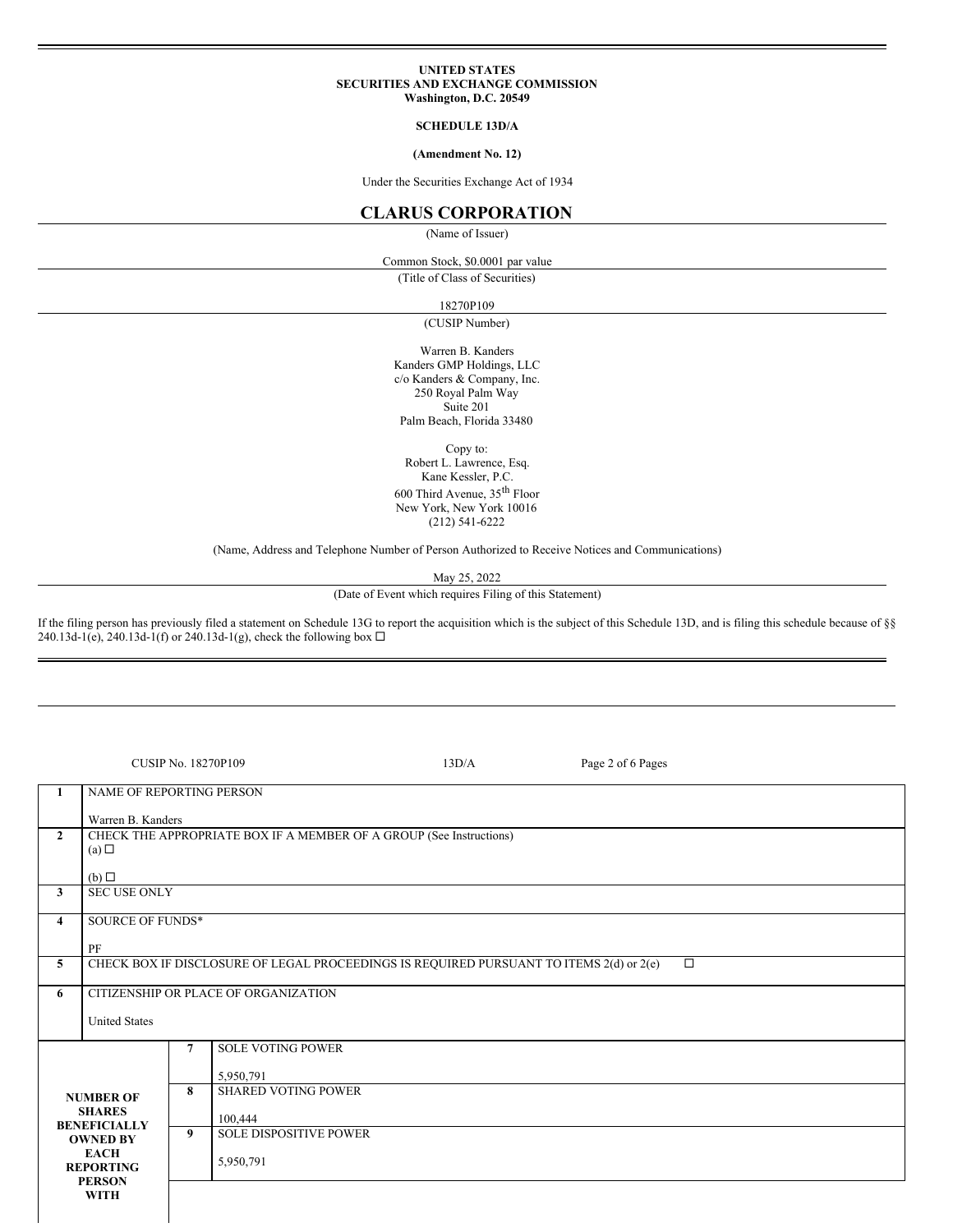| <b>SHARED DISPOSITIVE POWER</b><br>10                                  |  |  |  |  |  |
|------------------------------------------------------------------------|--|--|--|--|--|
| 100,444                                                                |  |  |  |  |  |
| AGGREGATE AMOUNT BENEFICIALLY OWNED BY EACH REPORTING PERSON           |  |  |  |  |  |
|                                                                        |  |  |  |  |  |
| 6,051,235                                                              |  |  |  |  |  |
| CHECK BOX IF THE AGGREGATE AMOUNT IN ROW (11) EXCLUDES CERTAIN SHARES* |  |  |  |  |  |
| ⊏                                                                      |  |  |  |  |  |
| PERCENT OF CLASS REPRESENTED BY AMOUNT IN ROW (11)                     |  |  |  |  |  |
|                                                                        |  |  |  |  |  |
| $16.0\%$                                                               |  |  |  |  |  |
| TYPE OF REPORTING PERSON*                                              |  |  |  |  |  |
|                                                                        |  |  |  |  |  |
| IN                                                                     |  |  |  |  |  |
|                                                                        |  |  |  |  |  |

|                                 |                                                                                                   |                | CUSIP No. 18270P109<br>13D/A<br>Page 3 of 6 Pages                                      |  |  |  |  |  |  |  |
|---------------------------------|---------------------------------------------------------------------------------------------------|----------------|----------------------------------------------------------------------------------------|--|--|--|--|--|--|--|
| $\mathbf{1}$                    | <b>NAME OF REPORTING PERSON</b>                                                                   |                |                                                                                        |  |  |  |  |  |  |  |
|                                 | Kanders GMP Holdings, LLC                                                                         |                |                                                                                        |  |  |  |  |  |  |  |
| $\overline{2}$                  | CHECK THE APPROPRIATE BOX IF A MEMBER OF A GROUP (See Instructions)                               |                |                                                                                        |  |  |  |  |  |  |  |
|                                 | (a)                                                                                               |                |                                                                                        |  |  |  |  |  |  |  |
| $\mathbf{3}$                    | (b)                                                                                               |                |                                                                                        |  |  |  |  |  |  |  |
|                                 | <b>SEC USE ONLY</b>                                                                               |                |                                                                                        |  |  |  |  |  |  |  |
| $\overline{4}$                  | <b>SOURCE OF FUNDS*</b>                                                                           |                |                                                                                        |  |  |  |  |  |  |  |
|                                 | <b>WC</b>                                                                                         |                |                                                                                        |  |  |  |  |  |  |  |
| 5                               | CHECK BOX IF DISCLOSURE OF LEGAL PROCEEDINGS IS REQUIRED PURSUANT TO ITEMS 2(d) or 2(e)<br>$\Box$ |                |                                                                                        |  |  |  |  |  |  |  |
| 6                               |                                                                                                   |                | CITIZENSHIP OR PLACE OF ORGANIZATION                                                   |  |  |  |  |  |  |  |
|                                 | Delaware                                                                                          |                |                                                                                        |  |  |  |  |  |  |  |
|                                 |                                                                                                   | $\overline{7}$ | <b>SOLE VOTING POWER</b>                                                               |  |  |  |  |  |  |  |
|                                 | <b>NUMBER OF</b>                                                                                  |                | $\mathbf{0}$                                                                           |  |  |  |  |  |  |  |
|                                 | <b>SHARES</b>                                                                                     | 8              | <b>SHARED VOTING POWER</b>                                                             |  |  |  |  |  |  |  |
|                                 | <b>BENEFICIALLY</b><br><b>OWNED BY</b>                                                            |                | 1,528,464 (See Item 5)                                                                 |  |  |  |  |  |  |  |
|                                 | <b>EACH</b>                                                                                       | 9              | <b>SOLE DISPOSITIVE POWER</b>                                                          |  |  |  |  |  |  |  |
|                                 | <b>REPORTING</b><br><b>PERSON</b><br><b>WITH</b>                                                  |                |                                                                                        |  |  |  |  |  |  |  |
|                                 |                                                                                                   |                | $\Omega$<br>SHARED DISPOSITIVE POWER                                                   |  |  |  |  |  |  |  |
|                                 |                                                                                                   |                |                                                                                        |  |  |  |  |  |  |  |
| 11                              |                                                                                                   |                | 1,528,464 (See Item 5)<br>AGGREGATE AMOUNT BENEFICIALLY OWNED BY EACH REPORTING PERSON |  |  |  |  |  |  |  |
|                                 |                                                                                                   |                |                                                                                        |  |  |  |  |  |  |  |
|                                 | 1,528,464                                                                                         |                |                                                                                        |  |  |  |  |  |  |  |
| 12                              | CHECK BOX IF THE AGGREGATE AMOUNT IN ROW (11) EXCLUDES CERTAIN SHARES*                            |                |                                                                                        |  |  |  |  |  |  |  |
|                                 | $\Box$                                                                                            |                |                                                                                        |  |  |  |  |  |  |  |
| 13                              |                                                                                                   |                | PERCENT OF CLASS REPRESENTED BY AMOUNT IN ROW (11)                                     |  |  |  |  |  |  |  |
|                                 | 4.1%                                                                                              |                |                                                                                        |  |  |  |  |  |  |  |
| TYPE OF REPORTING PERSON*<br>14 |                                                                                                   |                |                                                                                        |  |  |  |  |  |  |  |
|                                 | O <sub>O</sub>                                                                                    |                |                                                                                        |  |  |  |  |  |  |  |
|                                 |                                                                                                   |                |                                                                                        |  |  |  |  |  |  |  |

## CUSIP No. 18270P109 13D/A Page 4 of 6 Pages

This Amendment No. 12 amends the Statement of Beneficial Ownership on Schedule 13D originally filed with the Securities and Exchange Commission on April 12, 2002, as amended by Amendment No. 1 filed on June 6, 2002, as amended by Amendment No. 2 filed on October 29, 2002, as amended by Amendment No. 3 filed on April 17, 2003, as amended by Amendment No. 4 filed on August 20, 2008, as amended by Amendment No. 5 filed on December 9, 2008, as amended by Amendment No. 6 filed on January 5, 2009, as amended by Amendment No. 7 filed on May 14, 2010, as amended by Amendment No. 8 filed on June 4, 2010, as amended by Amendment No. 9 filed on February 28, 2012, as amended by Amendment No. 10 filed on October 18, 2013, and as amended by Amendment No. 11 filed on January 31, 2019 (collectively, the "Schedule 13D") by the Reporting Persons (as defined in the Schedule 13D) with respect to the shares of common stock, par value \$0.0001 per share (the "Common Stock"), of Clarus Corporation (the "Company"), a Delaware corporation, whose principal executive office is located at: 2084 East 3900 South, Salt Lake City, Utah 84124. Capitalized terms used but not otherwise defined herein shall have the meanings set forth in the Schedule 13D. Unless specifically amended hereby, the disclosures set forth in the Schedule 13D shall remain unchanged.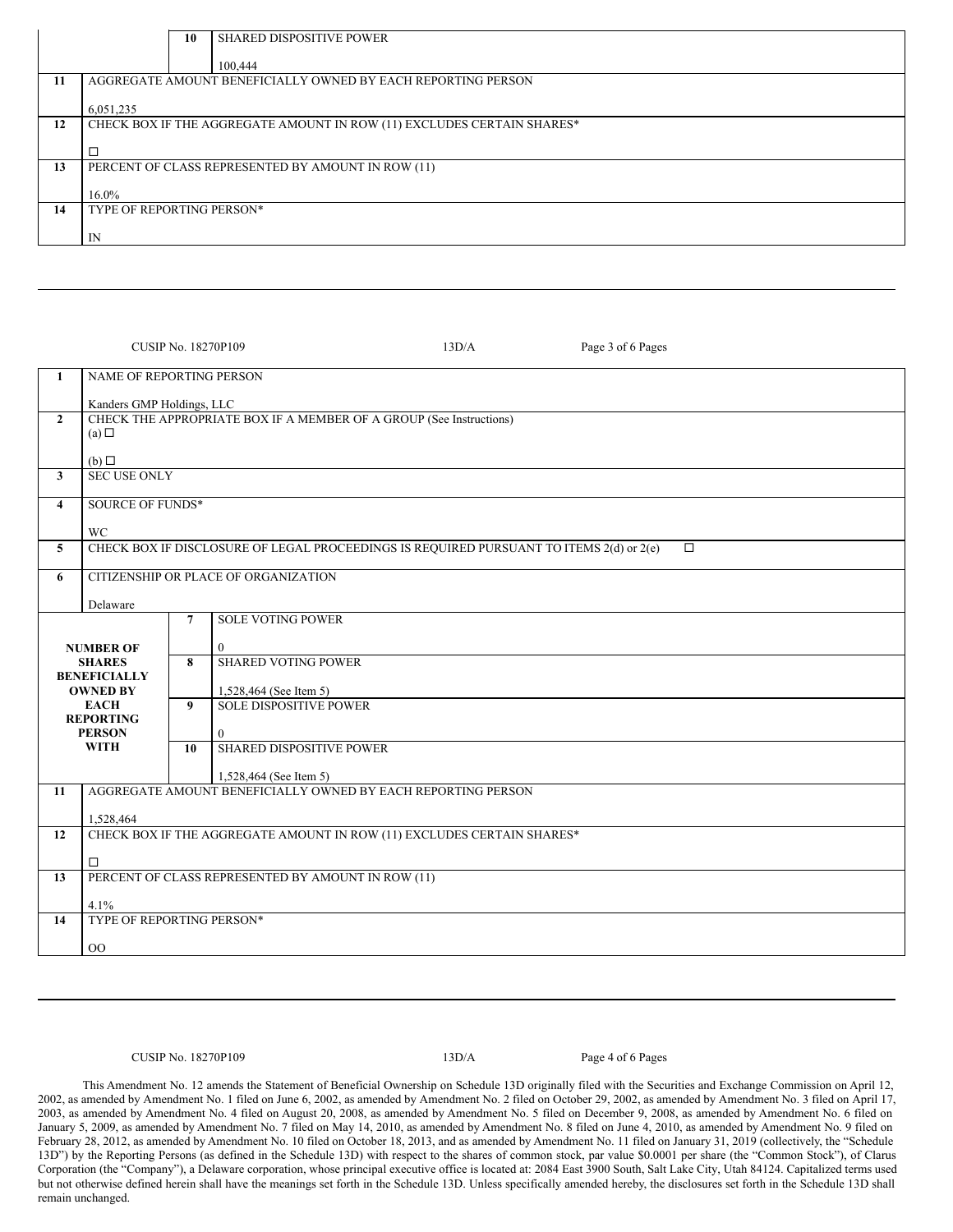### **Item 4. Purpose of Transaction.**

Item 4 of the Schedule 13D is hereby amended to include the following:

This Schedule 13D is filed by the Reporting Persons to report a disposition of shares of Common Stock which decreases their beneficial ownership (as such term is defined under Rule 13d-3 under the Exchange Act of 1934, as amended) of the Common Stock of the Company by more than 1% from the amounts previously reported on the Schedule 13D previously filed by the Reporting Persons with the Commission on filed on January 31, 2019.

The Reporting Persons may review their investment in the Company on a continuing basis, and to the extent permitted by law, may engage in discussions with other stockholders and/or with management and other members of the Board of Directors of the Company concerning the business, operations or future plans of the Company. Depending on various factors including, without limitation, the Company's financial position, the price levels of the Common Stock, conditions in the securities markets and general economic and industry conditions, the Reporting Persons may, subject to their legal obligations, in the future take such actions with respect to their investment in the Company as they deem appropriate including, without limitation, purchasing additional shares of Common Stock, selling shares of Common Stock, engaging in short selling of or any hedging or similar transaction with respect to the Common Stock, taking any other action with respect to the Company or any of its securities in any manner permitted by law or changing their intention with respect to any and all matters referred to in paragraphs (a) through (j) of Item 4.

### **Item 5. Interest in Securities of the Issuer.**

Item 5 of the Schedule 13D is hereby amended and restated in its entirety to read as follows:

CUSIP No. 18270P109 13D/A Page 5 of 6 Pages

(a), (b) and (c). As of the date of this Schedule 13D, Mr. Kanders may be deemed to be the beneficial owner (as that term is defined under Rule 13d-3 under the Exchange Act of 1934, as amended) of, and has the sole power to direct the vote and disposition of 6,051,235 shares of Common Stock, constituting approximately 16.0% of the outstanding shares of Common Stock, which is comprised of: (i) 3,642,005 shares of Common Stock owned directly by Mr. Kanders; (ii) 1,528,464 shares of Common Stock held by Holdings, of which Mr. Kanders is a majority member and a trustee of the manager of Holdings; (iii) options to purchase an aggregate of 635,333 shares of Common Stock which were previously granted under the Company's 2015 Stock Incentive Plan and are presently exercisable and exercisable within 60 days of the date of this Schedule 13D; (iv) 10,851 shares of Common Stock that Mr. Kanders may be deemed to beneficially own as UTMA custodian for his children; (v) 125,222 shares of Common Stock held by Mr. Kanders' spouse in a UTA Trust Account of which Mr. Kanders is the sole trustee; (vi) 8,916 shares of Common Stock that Mr. Kanders may be deemed to beneficially own as joint tenancy with rights of survivorship; and (vii) 100,444 shares of Common Stock that are beneficially owned by Mr. Kanders' spouse

The amount reported above as being beneficially owned by Mr. Kanders excludes (i) options to purchase 270,666 shares of Common Stock which were previously granted under the Company's 2015 Stock Incentive Plan and are not presently exercisable and not exercisable within 60 days of the date of this Schedule 13D; (ii) stock award of 233,333 shares of restricted Common Stock which were previously granted under the Company's 2015 Stock Incentive Plan of which (A) 116,667 shares of Common Stock shall vest on January 28, 2023; and (B) 116,666 shares of Common Stock shall vest on January 28, 2024, (iii) a stock award of 500,000 shares of restricted Common Stock which were previously granted under the Company's 2015 Stock Incentive Plan and all of which shall vest if on or before May 28, 2024, the Fair Market Value (as defined in the 2015 Stock Incentive Plan) of the Company's Common Stock shall have equaled or exceeded \$35.00 per share for twenty consecutive trading days; and (iv) a stock award of 500,000 shares of restricted Common Stock which were previously granted under the Company's 2015 Stock Incentive Plan and all of which shall vest if on or before March 4, 2032, the Fair Market Value (as defined in the 2015 Stock Incentive Plan) of the Common Stock shall have equaled or exceeded \$50.00 per share for twenty consecutive trading days.

The percentage of shares of Common Stock reported as being beneficially owned by Mr. Kanders is based upon 37,859,442 shares of Common Stock outstanding as of the date of this Schedule 13D, which includes: (i) 37,224,109 shares of Common Stock outstanding as of May 4, 2022, as set forth in the Company's Quarterly Report on Form 10-Q for the quarter ended March 31, 2022, filed with the Commission on May 9, 2022; and (ii) options to purchase an aggregate of 635,333 shares of Common Stock which were previously granted under the Company's 2015 Stock Incentive Plan and that are presently exercisable and exercisable within 60 days of the date of this Schedule 13D.

The Reporting Persons have engaged in the following transactions involving shares of Common Stock during the last 60 days.

| Name     | Date      | <b>Number of Shares</b> | <b>Purchase/Sale</b> | <b>Price Per Share</b> |
|----------|-----------|-------------------------|----------------------|------------------------|
| Holdings | 5/25/2022 | 200,000                 | Sale                 | 21.01(1)               |
| Holdings | 5/26/2022 | 150.000                 | Sale                 | 21.61(2)               |
| Holdings | 5/27/2022 | 125,000                 | Sale                 | 22.27(3)               |
| Holdings | 5/31/2022 | 25,000                  | Sale                 | 22.01(4)               |

CUSIP No. 18270P109 13D/A Page 6 of 6 Pages

(1) The price reported is a weighted average price. These shares of Common Stock were sold in multiple transactions at prices ranging from \$20.11 to \$21.92. The Reporting Persons undertake to provide to the Company, any security holder of the Company, or the staff of the Securities and Exchange Commission, upon request, full information regarding the number of shares sold at each separate price within the ranges set forth in footnotes (1), (2), (3) and (4).

(2) The price reported is a weighted average price. These shares of Common Stock were sold in multiple transactions at prices ranging from \$21.21 to \$22.21.

(3) The price reported is a weighted average price. These shares of Common Stock were sold in multiple transactions at prices ranging from \$20.50 to \$23.04.

(4) The price reported is a weighted average price. These shares of Common Stock were sold in multiple transactions at prices ranging from \$21.45 to \$22.40.

(d) and (e). Not Applicable.

## **SIGNATURE**

After reasonable inquiry and to the best of their knowledge and belief, the undersigned certify that the information set forth in this statement is true, complete and correct.